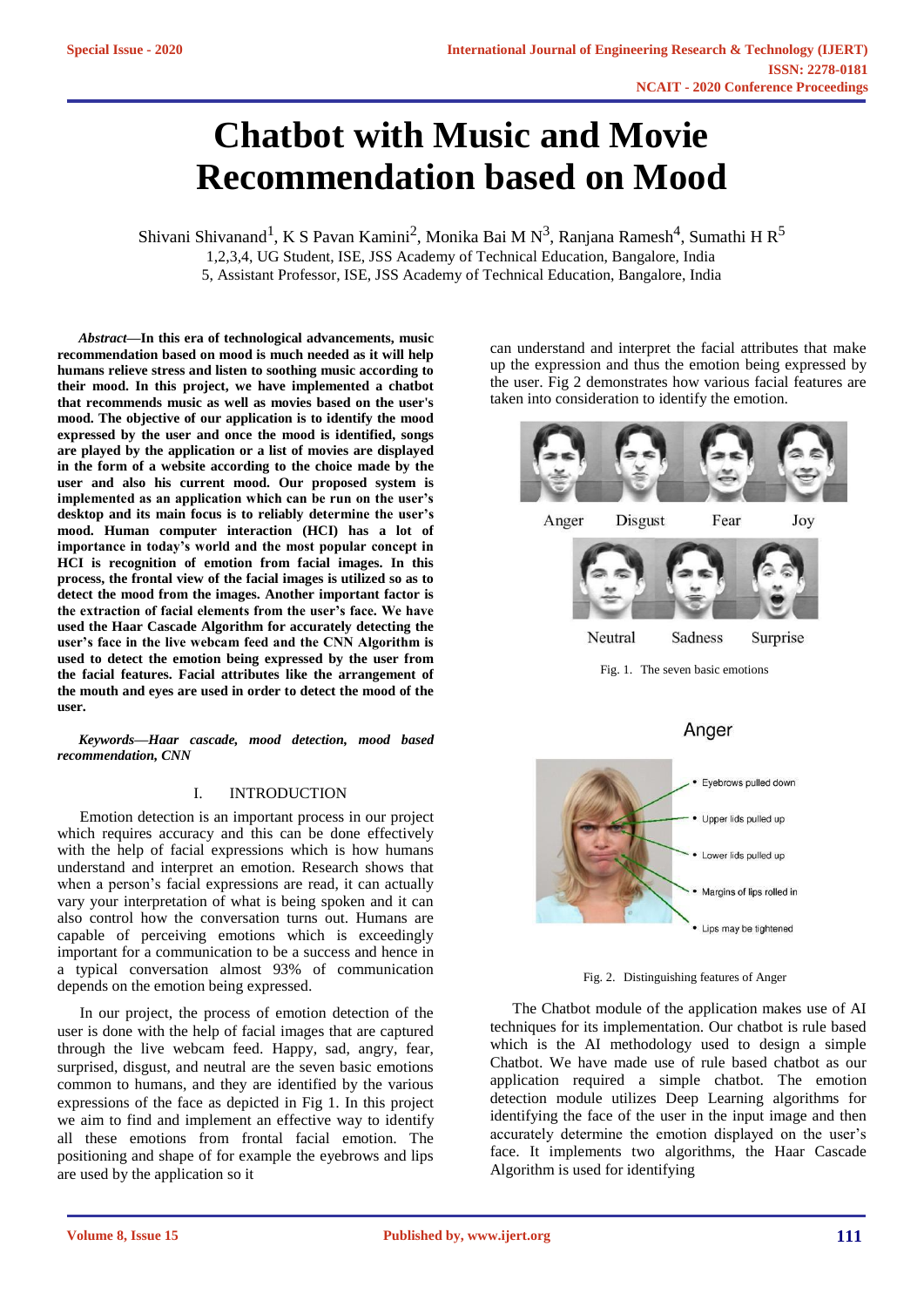the user's face in each instance of the webcam feed and the Convolutional Neural Networks Algorithm is used to extract the facial features so as to identify the user's mood.

# II. LITERATURE SURVEY

Few of the key features emphasized by the papers that have been surveyed are:

Nikhil et al. [1] use algorithms and technologies which include Haar cascade, Canny edge, Blob detection for the process of emotion detection. The system captures pictures of the user and according to that mood gets detected. Inputs like face and emotions are taken from the picture, and the system also provides a chat box to give responses. The proposed system in the paper presents a new approach for building desktop application for chat bot using text and gestures. The system is able to make a conversation through the chatting application. The system will send some links, web pages or information depending on the response from the user. The system detects smile and stress. When a smile is detected by the system, jokes pop-ups will be shown on the screen, and when stress is detected, inspirational quotes pop-ups will be shown on the screen. Also, happy songs are played when a smile is detected. And similarly, inspirational songs are played when stress is detected.

Ai Thanh Ho et al. in their paper [2], introduce an Emotion-based Movie Recommender System (E-MRS) which is intended to solve the problem that the conventional system of user profile does not take into consideration how important user's emotions are and how they affect user's choices, which the recommender systems are unable to understand and capture the constantly changing preferences of user. According to the paper, the objective of EMRS is to give the users a list of suggestions that are customized using a combination of collaborative filtering and content-based techniques. Here the user's emotions as well as his preferences are taken into account when providing a recommendation, also other similar user opinions are considered. The design of the proposed system, its implementation along with its evaluation procedure is also discussed. In order to relate emotions to movies, the users have to answer a questionnaire about what movies or which categories of movies they liked to watch according to each emotion. Furthermore, the system captures user emotions by asking them to use 3 colours to decorate their avatar.

In the paper [3], Manish Dixit et al. proposed an approach for Harris corner point. Which is considered as the most important feature that is improved by using the Bezier curve. It produces low dimension feature which was used in image recognition. They design a model for feature extraction from face image to solve the problem of sentiment recognition in a minimum time period. To achieve execution in a minimum time period they execute the process efficiently and logically by using an improved and stable combination of straightforwardness and cleverness of finding features points. In this design they detect the Harris corner points on various parts of the face and on the basis of those points the Bezier curve is formed. By using this curve, they remove less significant corner points and present the combination of human and computer intelligence by means of the Bezier curve.

Fatima Zahra Salmam et al. in [4] has applied a Sentimental analysis from facial expressions. This analysis is completed byusing three steps like detection of face, extraction of features and expressions classification. There are two arguments on which they focused: First focus was on to design a geometric based approach for extraction of features. This geometric based method is used to calculate a distance of face which will give a facial expression. Secondly, the focus was to design an automatic supervised machine learning method known as decision tree. They made use of two different databases namely JAFEE and COHEN to which the decision tree algorithm was applied. They improve the accuracy and use a new combination of parameters which mainly focus on eyebrows, eyes, mouth and nose of face. They achieved facial recognition accuracy rates of nearly 89% and 90% for JAFFE and COHEN databases respectively.

Jae Sik Lee et al. [5] have used the concept of context reasoning wherein the context data is utilized to understand the user's situation. They propose a music recommendation system that comprises the ability of context reasoning in this paper. Their proposed system contains modules such as Intention Module, Mood Module and Recommendation Module each of which provide a unique functionality to the system and play a vital role for the system's performance as a whole. Context reasoning is done by the Intention Module with the help of environmental context data and concludes whether the user is interested in listening to music or not. Next, the type of music that is deemed to be most appropriate to the user's context is determined by the Mood Module. Lastly, the music is recommended to the user by the Recommendation Module.

Renuka R. Londhe et al. in [6] have studied the concept of recognizing facial expressions by taking into account the various properties that are associated with a person's face. Whenever there is a change in the facial expression, changes can be noticed in the curvatures on the face as well as features of the face such as nose, lips, eyebrows and mouth area. And accordingly, there will be changes in the intensity of the corresponding pixels of the images. These features are then classified into six expressions which include anger, disgust, fear, happy, sad and surprise with the help of artificial neural network. The Scaled Conjugate Gradient back-propagation algorithm is used to train and test the two-layered feed forward neural network. They acquired a 92.2 % recognition rate. Here, they have made use of the JAFFE database which consists of seven expressions for analysis through the computer.

Dolly Reney et al. in their paper [7] address the importance of face and emotion identification in the field of security and how it helps give solutions to the different challenges faced. Database plays a major role when comparing the facial attributes and sound Mel frequency components, when it comes to whichever face and emotion identification system. The database is created for which facial characteristics are computed and these are then stored in the database. Various algorithms are used in order to analyze the face and emotion with the help of the aforementioned database. The implementation of the process of recognizing the person's face and the emotion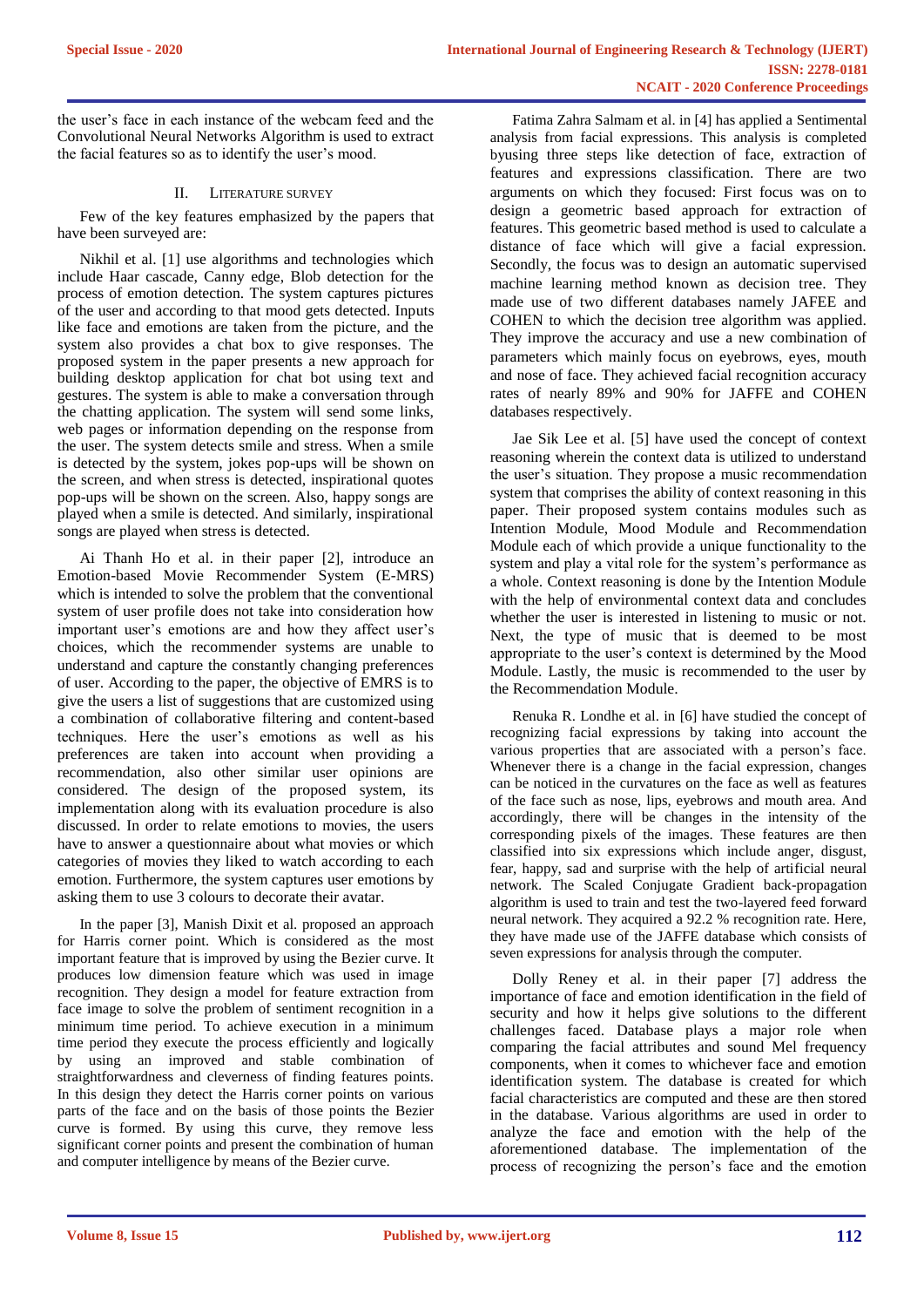being expressed by him uses an effective method for the creation of a database comprising the facial expressions and emotion. They have used the Viola-Jones algorithm for the face identification process and the face and emotion identification is evaluated by the KNN classifier.

Shan C et al. in the paper [8], the facial presentation is empirically evaluated according to the statistical local features, Local Binary Patterns (LBP), in order to recognize the expressions depicted by the face that are personindependent. Various machine learning algorithms have been used on different databases so that they could be deeply analyzed. Thorough analysis depicted that LBP features were important for identifying the facial expression effectively and efficiently. Next, they developed Boosted-LBP which extracts the most discriminant LBP features, and when Support Vector Machine classifiers are used along with the Boosted-LBP features, they achieved the best recognition performance. The performance of LBP features is stable and robust across a valuable scope of low resolutions of face images and produce favorable results in compact low-resolution video sequences that are recorded in a real-world environment, all of which was observed through their experiments.

Enrique Correa et al. in their paper [9] propose an artificially intelligent system whose goal is to identify the emotion with the help of facial expressions. They start by taking three promising neural network frameworks which they then customize, train, and subject to different categorization tasks, next the framework that performs the best is optimized further. The execution of the final framework is depicted using a live video application which returns the emotion expressed by the person instantaneously. The artificially intelligent systems which are based on neural networks are used to recognize the person's emotion with the help of images of his face, this tends to be the paper's main focus. They have also experimented with the various methods from existing studies and evaluated the resulting outcomes of the different choices in the design procedure.

Y. Lv, Z. Feng et al. in their paper [10] deal with the new area of study within machine learning that is Deep learning and how it could be utilized for the classification of facial images of humans into various categories of emotion by the means of Deep Neural Networks (DNN). The difficulties faced during the classification of facial expression are overcome with the help of Convolutional neural networks (CNN), that are popularly being applied for this purpose. Here, they have proposed a new framework for the identification of the emotional state that is based on CNN. Visual Geometry Group model (VGG) is used to refine the architecture in order to enhance the results. Numerous largely public databases (CK+, MUG, and RAFD) were used for the testing and evaluation of their proposed architecture. And it was observed from the resulting outcomes that the CNN method effectively identifies image expression on many public databases, hence achieving improvement in the evaluation of facial expression.

Xie S et al. in their paper [11], aim to provide a solution to the problem of Facial expression recognition (FER) through the deep comprehensive multipatches aggregation convolutional neural networks (CNNs) procedure. The methodology presented here primarily comprises two branches of CNN and it is based on the deep learning framework. Each of the two branches serve specific functionality that is local features from the image patches are extracted by one of the branches and the other one is utilized for the purpose of extracting holistic features from the whole expressional image. The proposed system interprets the expressional details with the help of local features while the holistic features are used for the characterization of high-level semantic information present in an expression. Before the classification can be made both the local and holistic features are combined. The expressions can be rendered in different scales by using these two types of hierarchical features. The proposed model in this paper is able to represent the expressions more completely, in comparison to many of the present-day methods that use only one sort of feature.

Liliana Lo Presti et al. in their paper [12], put forth a fresh idea to configure the temporal dynamics of a series of facial expressions. To fulfill this objective, a series of Face Image Descriptors (FID) is considered to be the result of a Linear Time Invariant (LTI) system. The Hankel matrix is used for the representation of the temporal dynamics of the aforesaid series of descriptors. This paper introduces various types of strategies for the computation of dynamics-based representation of a sequence of FID, and it also states the classification accuracy values of the intended representations within different standard classification frameworks. Emotion recognition and pain detection are the two application domains considered for the validation process of the proposed representations. They experimented on two locally available criterions and compared it to advanced approaches which shows that competitive performance is achieved by the dynamics-based FID representation when off-the-shelf classification tools were used.

Carcagnì P et al. in their paper [13], aim to do an extensive research on how the histogram of oriented gradients (HOG) descriptor could be applied to the Facial expression recognition (FER) problem, their main focus being on how they can efficiently and completely make use of this powerful method for this goal. Specifically, they want to stress on the fact that a correct group of the HOG parameters is capable of making this descriptor a very befitting one for characterizing the peculiarities of the facial expression. They carried out a large experimental session, which was among three different stages and it exploited a consolidated algorithmic pipeline. The aim of the first experimental phase was to prove the aptness of the HOG descriptor to distinguish the attributes of the emotion and this was done through a successful comparison with the most regularly used FER frameworks.

Anagha S. Dhavalikar et al. [14] in their paper propose an Automatic Facial Expression recognition system which has three main steps: Face detection, Feature Extraction and Expression recognition. The Face detection process which constitutes the first stage of the proposed model implements an RGB Color model which uses lighting compensation for selecting the face and morphological procedures for keeping the key attributes of the face like eyes and mouth of the face. The facial feature extraction process makes use of the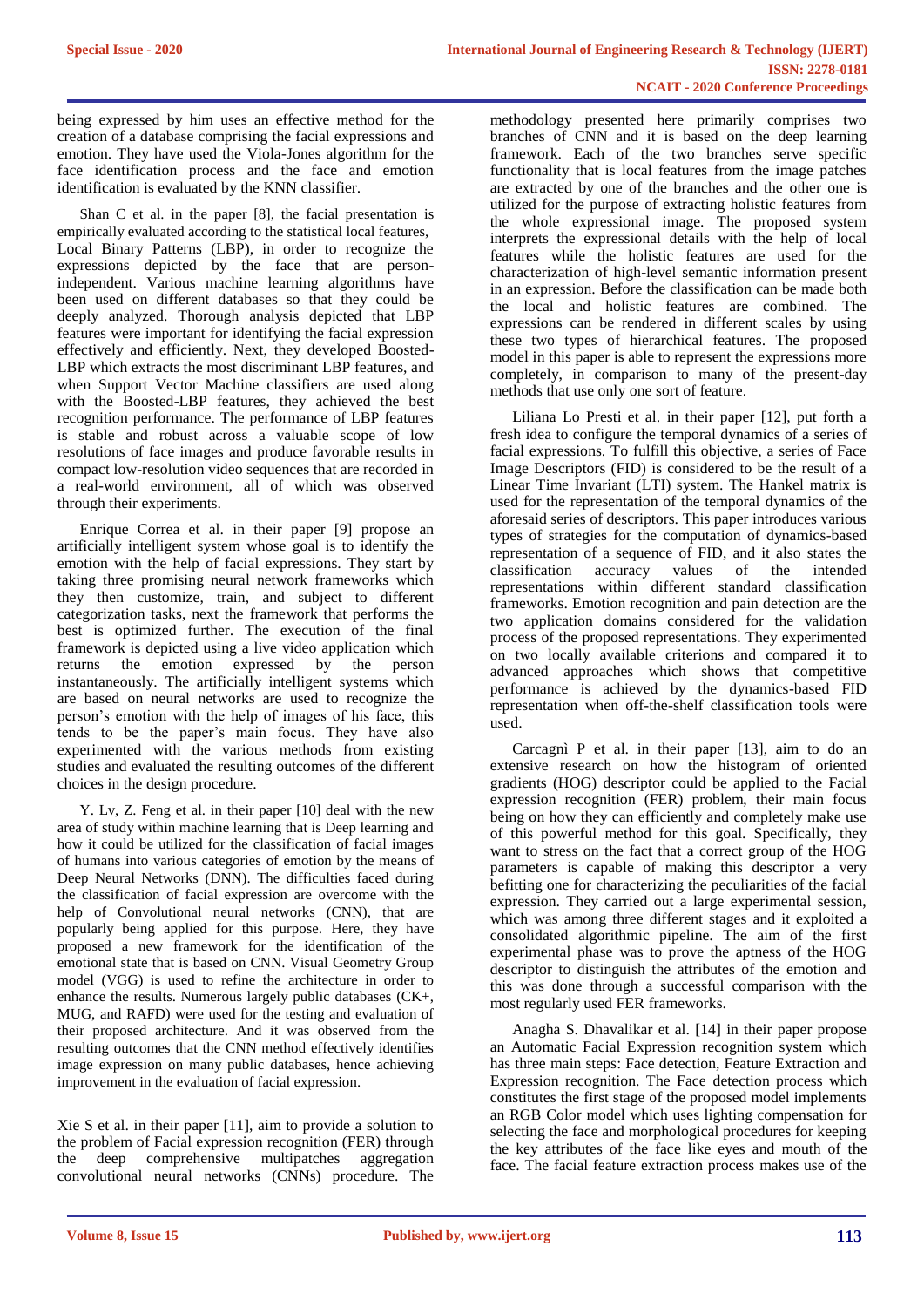Active Appearance Model (AAM) technique wherein various points on the face are located forming a feature such as eye, eyebrows and mouth. These collected points are then used to generate a data file that provides the necessary details about the model points identified and hence detects the facial expression that is given as input to the AAM model.

#### III. METHODOLOGY

The application developed in our project is called "MoodBot", the application primarily is a Chatbot application which incorporates the emotion detection module. The emotion detection module is used for identifying the emotion expressed by the user and hence making it essential to the application as it provides the entertainment in the form of Music and Movies

according to the user's mood. The application consists of three main modules: Chatbot, Mood detection and Music/Movie recommendation. Fig 3 illustrates the block diagram for the working of the application presented here.

As shown in Fig 3, once the application is opened the user's screen displays the chatbot window, which acts as the base of the application. The chatbot application named MoodBot provides the user with three options. The first one being chatting, that is the user can chat with the chatbot using the textbox to type in the message and then click on the send button to send the message. Second option is to click on the "My Mood" button, upon which the chatbot application will start the emotion detection process. The last option is to simply quit the application.



Fig. 3. Block Diagram of the Proposed system

When the user selects the My Mood option the application starts the emotion detection process. The emotion detection process involves using the webcam/camera to capture the face and passing it to the face

detection process where the face is analyzed. It is then passed on to the emotion detection process which analyzes the face features and classifies the emotion into one among the seven classes.

Once the current mood of the user is detected, the application uses a pop-up window to display the user's mood identified by the application and provides the user with three choices. The first one is music, when this is selected the application will start playing songs based on the user's mood. The second option is movies, when this option is selected the application opens the Movie for Your Mood Website, a specially designed website which displays a list of movies appropriate for the user's current mood. The last option is to quit the application. Every time the user feels a change of mood, all he needs to do is click on the My Mood button and the application will do the rest. Also, the user can continue to do other tasks on the computer, as the music will continue to play in the background.

# *A. Artificial Intelligence*

Artificial intelligence (AI) is described as simulating human intellect in machines so that they are capable of thinking like humans and imitate their actions as they're programmed to do so. The term AI can basically be associated with any machine that indicates the presence of attributes related to a human mind like learning and problem solving. AI is an interdisciplinary science comprising various outlooks, yet the breakthroughs happening in machine learning and deep learning are creating a paradigm shift in virtually every sector of the tech industry. To this date, Neural networks and fuzzy logic (FL) are the more commonly and frequently used AI technologies.

#### *B. Chatbot*

Chatbot also known as chatterbot, is a popular AI application which allows it to be incorporated and used via any significant messaging applications and it prompts human conversation using voice commands or text chats or both. Machine Learning and NLP (Natural Language Processing) are the more often used AI technologies for developing chatbot applications. The chatbot module in our proposed system implements Rule based Chatbot which follows a list of predefined rules for answering the queries the user has listed. Rule-based chatbots are mainly used by basic applications that are trained to answer the questions according to the rules.

Rule-based chatbots might be incapable of interpreting complicated conversations, which is its only setback. It is able to only execute the tasks it has been programmed to do unless the developer decides to add in more upgrades. The future of chatbots includes it being equipped with Emotion AI and advanced sentiments analytics in order to understand and interpret the conversations more like human beings.

#### *C. Deep Learning*

Deep learning basically belongs to a larger class of machine learning techniques based on artificial neural networks with representation learning. It comes under machine learning in artificial intelligence (AI) that has networks capable of learning unsupervised from data that is unstructured or unlabeled. It is also referred to as deep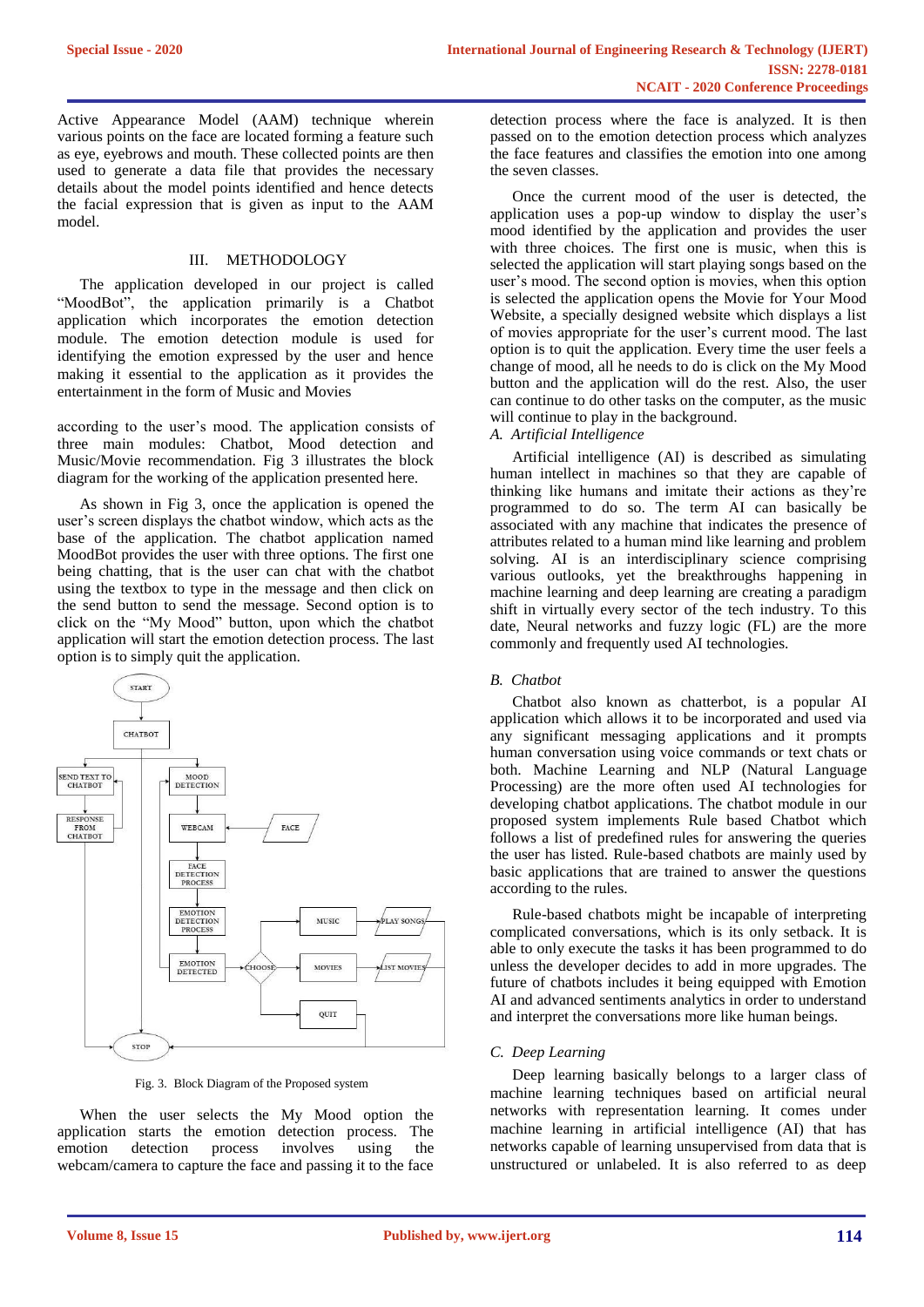neural learning or deep neural network. The main strength of deep learning algorithms is in learning processes and it produces a high degree of intelligence to systems based on them. In deep neural networks, the deep refers to the aspect that multiple layers of processing lead to the transformation of the input data be it images, speech, or text into certain output useful for making decisions. In deep learning, a computer model is able to learn how to classify tasks directly from images, text, or sound.

Deep learning models can achieve high levels of accuracy, sometimes surpassing human-level performance. A large set of labelled data and neural network architectures with many layers is used to train the model. Deep learning algorithms achieve recognition accuracy at higher levels than ever before. Recent advances in deep learning have improved a great deal where deep learning outperforms humans in some tasks like classifying objects in images.

#### *D. Face Detection – Haar Cascade Algorithm*

Face identification is among the most basic applications utilized in face recognition technology and it plays a vital role

in emotion detection. Our application first needs to identify the face of the user in order to recognize the emotion being expressed. Face detection is a type of application that comes within "computer vision" technology. It is a technique wherein they design algorithms and train them so that it is capable of locating the faces or objects accurately within the images. The images could be captured in real time or from pictures, our application gathers images of the user from each frame of the live webcam feed. A popular use of this technology is in airport security systems and in smartphones for locking and unlocking it using face ID.

The application we have developed makes use of the Haar Cascade Algorithm for the face detection process. Haar Cascade is a machine learning object and face detection algorithm whose objective is to detect objects or faces in a video or image. This algorithm is developed on the notion of features presented by Paul Viola and Michael Jones in their paper "Rapid Object Detection using a Boosted Cascade of Simple Features" in 2001. Here a cascade function is given training with the help of many positive and negative images and this approach is based on machine learning. After this it is used to recognize objects in other images and this same concept can be extended for identifying faces in images.

Additionally, the Face detection process uses classifiers, that are algorithms whose objective is to detect whether there is a face present  $(1)$  or no face present  $(0)$  in an image. Immense training has been given to these classifiers in order to identify the faces with the help of several images so as to achieve greater reliability. Our project makes use of OpenCV library of python that consists of two sorts of classifiers, Haar Cascades and LBP (Local Binary Pattern). Out of these two our application uses the Haar Cascade Classifier for the face identification process.

Initially, many positive images that contain faces and negative images that do not have any faces are required by the algorithm for training the classifier. Next, we choose

facial attributes from the image so they can be extracted. We first fetch the Haar Features. A Haar feature considers adjacent rectangular regions at a specific location in a detection window, sums up the pixel intensities in each region and calculates the difference between these sums. Each feature is a single value obtained by subtracting the sum of pixels under white rectangle from the sum of pixels under black rectangle. Fig 4 shows how the Haar features are selected and evaluated.



Fig. 4. Haar Features

The Adaboost method is used for the selection of the best features out of 150000+ possible features and it also trains the classifiers that make use of them. To do this, all the features are applied to all the training images and then it finds the best threshold for each of these features that helps in classifying the faces as positive and negative. The features with the least error rate are selected as they best classify the face and non-face images. The final classifier is a weighted sum of the weak classifiers, it says weak as these on their own are unable to classify the image but when combined with others form a strong classifier. Cascade of Classifiers is used to check a possible face region as it is known that a major part of the image is non-face region. The features are grouped into different levels of classifiers and then applied one by one on a window. When a window fails the first level, it is discarded and the remaining features aren't applied to it. In case it passes, the second level of features is applied to it and the same process is continued. When the window has passed all levels then it is concluded that it is a face region and in this way the classifier is taught to distinguish between face and no face.

#### *E. Emotion Detection – CNN Algorithm*

A Convolutional Neural Network (ConvNet/CNN) is a Deep Learning algorithm which takes an image as input, assigns importance (learnable weights and biases) to the various aspects in the image based on which it is capable of differentiating one from the other. This deep learning architecture is commonly used and sought-after. In comparison to other classification methods ConvNet requires lesser pre-processing. In earlier methods filters are hand-engineered but ConvNets are capable of learning these filters/characteristics with enough training.

CNN is computationally efficient. Special convolution and pooling operations are used by it and it also conducts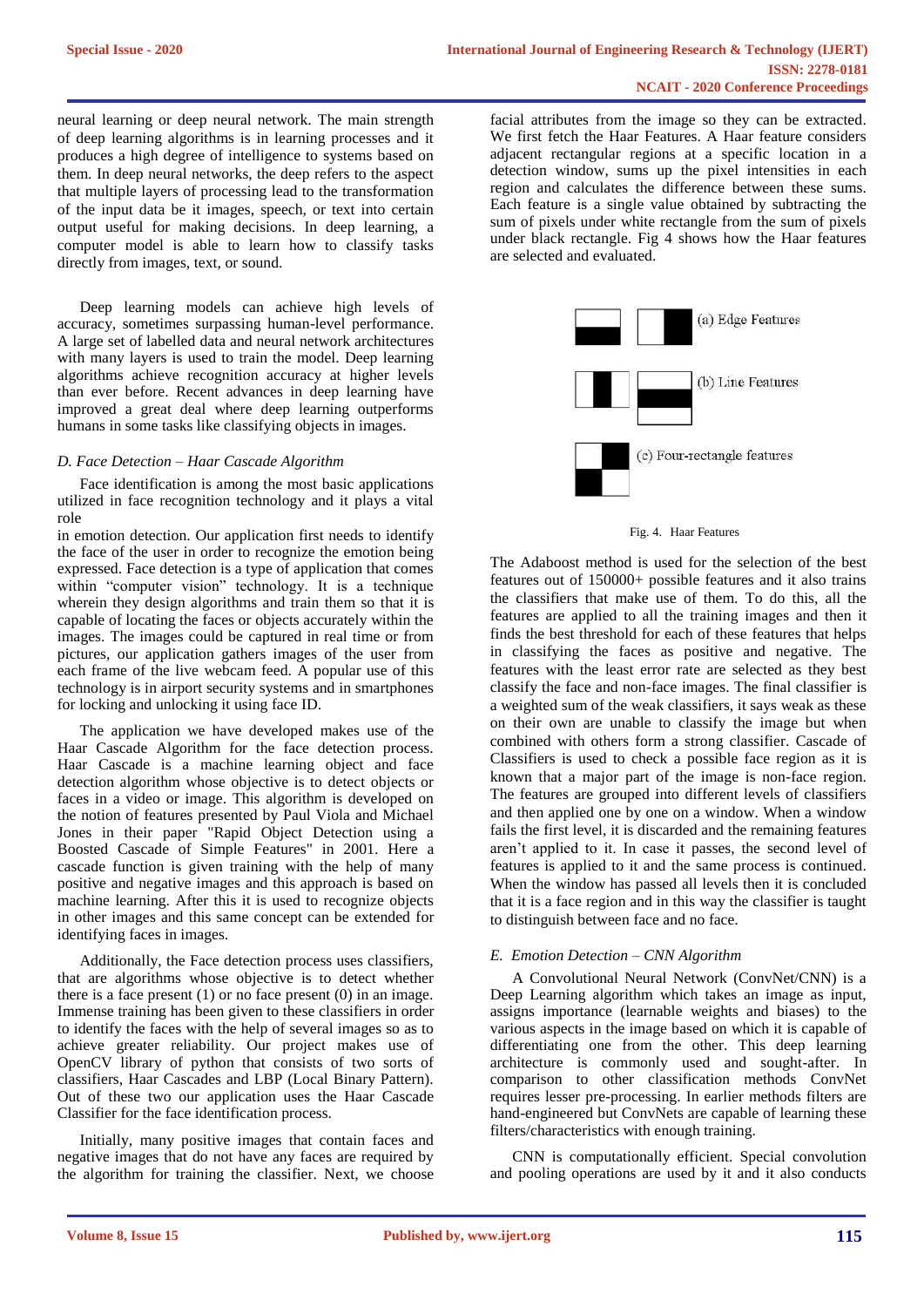parameter sharing which allows the CNN models to run on any device, making them universally appealing. When using CNNs, there is no need to identify the features required for the classification of images, thereby eliminating the need for extracting the features manually. CNN works by extracting features directly from the images. The relevant features are not pre trained because they are learned while the network trains on a collection of images.

The Convolutional Neural Network is known for its work with image data and it is highly used and recommended for identifying what an image could be or what the image contains. The basic CNN structure is as follows: Convolution -> Pooling -> Convolution -> Pooling -> Fully Connected Layer -> Output. Fig 6 illustrates how a typical convolutional neural network works. Our application makes use of such a structure for the emotion detection process. Once the Haar Cascade method has successfully detected the presence of a face in the image taken as input, it is then handed over to the CNN structure for identifying the mood expressed by the user.

In CNN, convolution is used to create feature maps using the original data and pooling is down-sampling which is commonly in the form of max-pooling, and here a region is selected for which the maximum value is calculated and this value becomes the new value for that entire region. Fully Connected Layers are typical neural networks, where all nodes are fully connected.

The mood or the emotional state of the user can be interpreted using his facial expressions which are just the positioning of the facial muscles. The application developed here will be trained to interpret and distinguish among the seven fundamental emotional states which includes happy, sad, fear, neutral, angry, surprised, and disgust. The convolutional neural network is trained with the help of FER2013 dataset and different hyper-parameters are used to refine the model.

Fer2013 is basically used to identify and classify the emotion. It is an open source dataset which is used to group all the faces according to the emotion depicted in the facial expression into one among the seven classes (0=Angry, 1=Disgust, 2=Fear, 3=Happy, 4=Sad, 5=Surprise, 6=Neutral). It has two main columns – emotion and pixel. The emotion column consists of a key (0-6) that represents the emotion being expressed in that image.

It is known that all images are made up of pixels which are represented with the help of numbers. All colored images have three color channels — red, green, and blue and each channel is represented by a grid or 2-dimensional array. A number between 0 and 255 is stored in each cell of the grid, thus denoting the intensity of that cell. When the alignment of the three channels happens, the image appears as perceived normally by us.

The dataset we have considered consists of images that are 48x48 in dimension. There exists only one channel as all the images in the dataset are gray-scale. The image data is extracted and arranged into a 48x48 array. To normalize the data, it is converted into unsigned integers and then divided by 255 as it is the maximum possible value a single cell can have and also it ensures that all the values lie between 0 and

1. Next the Usage column will be checked and the data will be stored in different lists, where one will be used to train the network and the other to test it. To create a Sequential Convolutional Network, we have made use of Keras which is implemented on top of TensorFlow in our project. The emotion detection process uses a four-level CNN framework.

First, the primary expressional vector (EV) is extracted and generated finding the various relevant facial points of importance, using CNN. The changes happening in the expression are directly connected to EV. On receiving the image which serves as the input data to each of the convolutional layers, it changes it and the result of which is passed on to the next level. In this way CNN is used to recognize the mood of the user.





### *F. Music/Movie Recommendation*

Once the emotion has been detected and classified into one of the seven categories, a popup box is displayed on the user's screen with the options music and movie. He can make a selection among the two and accordingly music will be played or a list of movies will be displayed. If the user chooses music, a song is played based on the emotion detected. The songs will play one after the other, until the user asks the chatbot to detect the mood again.

When the user selects the movie option, he is redirected to a movie website that is specially designed for this application and classifies the movies based on mood. It is a simple movie website that displays the user's mood for which the list of movies is suggested on the top along with the website name. Only the movies appropriate for the mood are listed on site and they're further categorized into three categories: Latest Movies, Top Rated and Recommended. Each movie listed on the website provides the user with the movie poster and some basic details of the movie such as the genre, rating and also an IMDB link of the movie in case the user is interested and wants to know more about the movie.

#### IV. CONCLUSION

Chatbots are one of the most important advancements of AI Technology. Our project successfully combines this technology with the human's need for entertainment in the form of Music and Movies. In this age and time of technology, such an application would serve the purpose of helping humans relax and relieve their stress. The MoodBot application developed in our project is a simple chatbot that